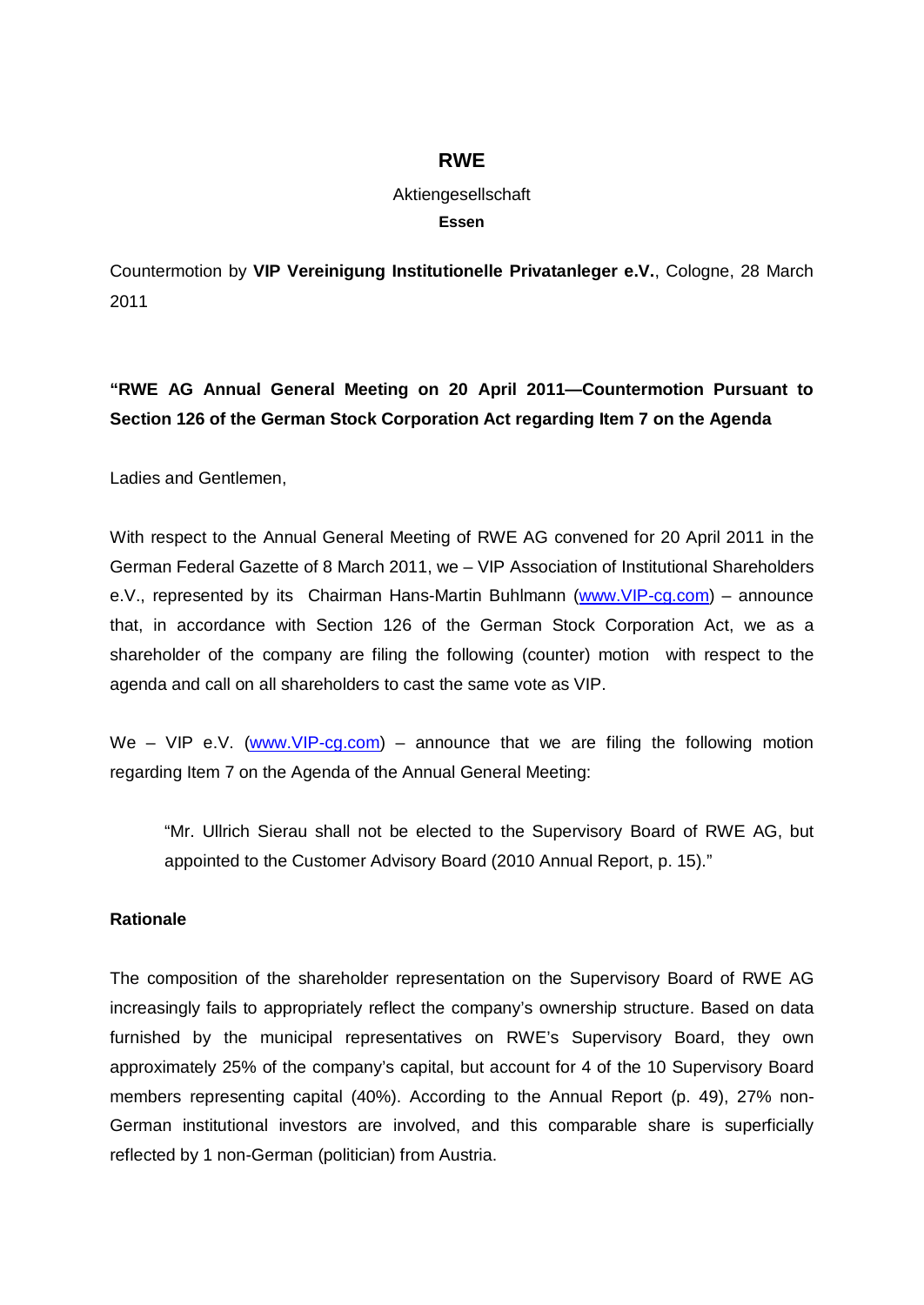The composition of the Supervisory Board is of special importance to the shareholders as regards potential conflicts of interest, which may arise for municipal representatives on the Supervisory Board. Besides being RWE shareholders, the municipalities have multiple conflicts of interest, as they are customers, licensors and site representatives. In addition, general political, global conflicts between generation methods as well as environmental performance targets are growing.

It remains to be seen how the municipal representatives will behave in debates on entrepreneurial decisions which are important to RWE, but go against municipal interests, including capital increases and investment decisions. According to the media, internal structures were proposed that are to reduce this influence, but may increase costs. Irrespective of the Supervisory Board elections, RWE should provide information on how the Supervisory Board handles these conflicts of interest in accordance with the German Corporate Governance Code, Item 5.5, and also on permanent conflicts Item 5.5.3 b.

In the future, the fact that the process of nominating candidates for the Supervisory Board elections and the criteria on which the selection is based are not transparent to shareholders will pose a problem. There is no meaningful information on why certain candidates were proposed.

In light of national and global demands, one must communicate how proposed candidates meet the criteria for the appropriate staffing of the Supervisory Board, going above and beyond municipal relationships. Since municipalities have disproportionately high representation on the Supervisory Board, it must become clear what experiences and mechanisms have been developed/planned for such conflicts of interest. The same applies to the nomination process. What this may have considered should have been integrated and communicated on time.

The nomination process should have been more transparent, including an independent, external evaluation of the Supervisory Board and a consultation with important shareholders concerning the criteria for selecting the candidates. The composition of the Supervisory Board resulting from the list of proposed candidates is unbalanced especially regarding the autonomy, diversity, age and international experience of the candidates overall and is inappropriate in certain individual respects.